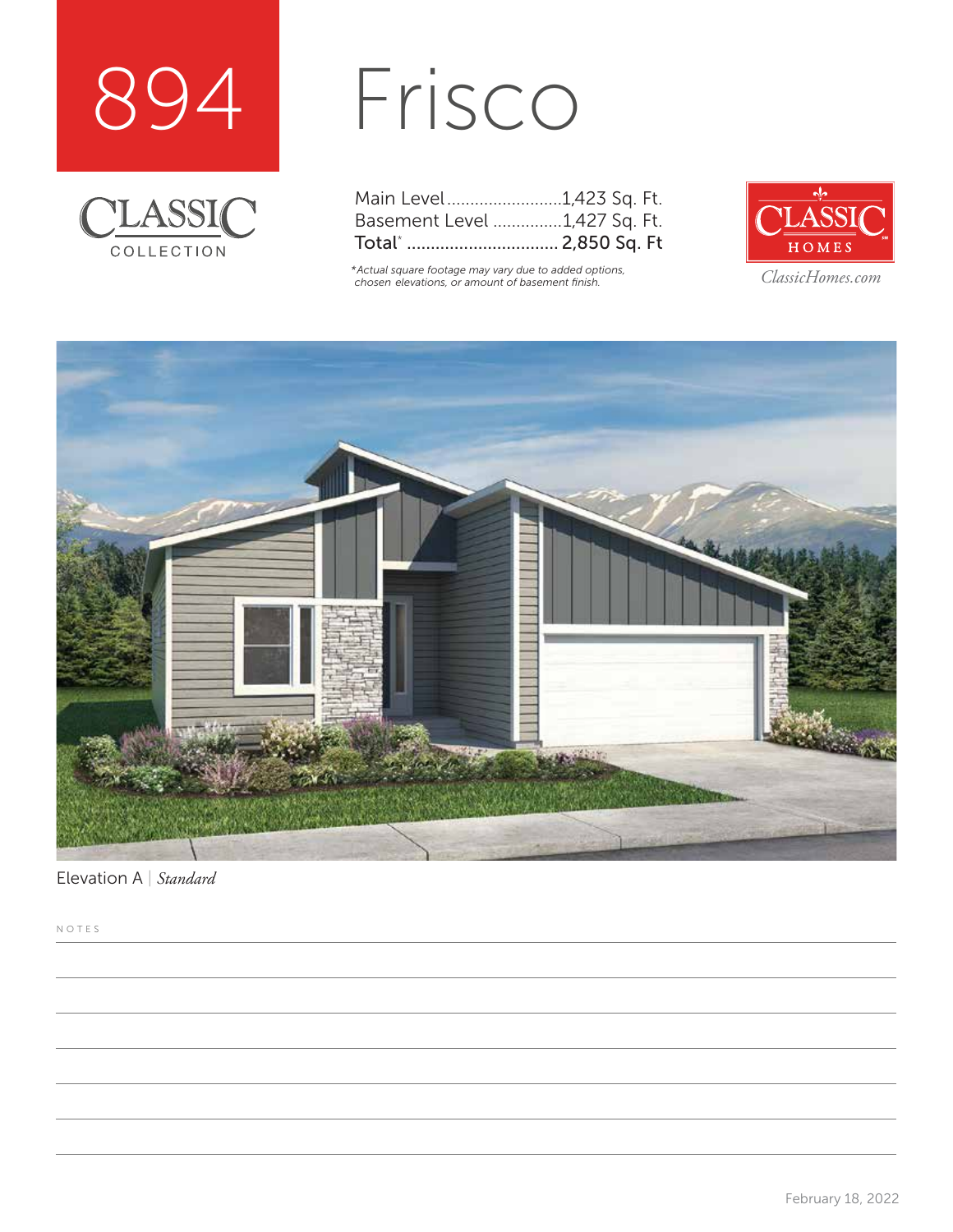Main Level

## FRISCO Model 894

*Standard 'A Elevation shown*



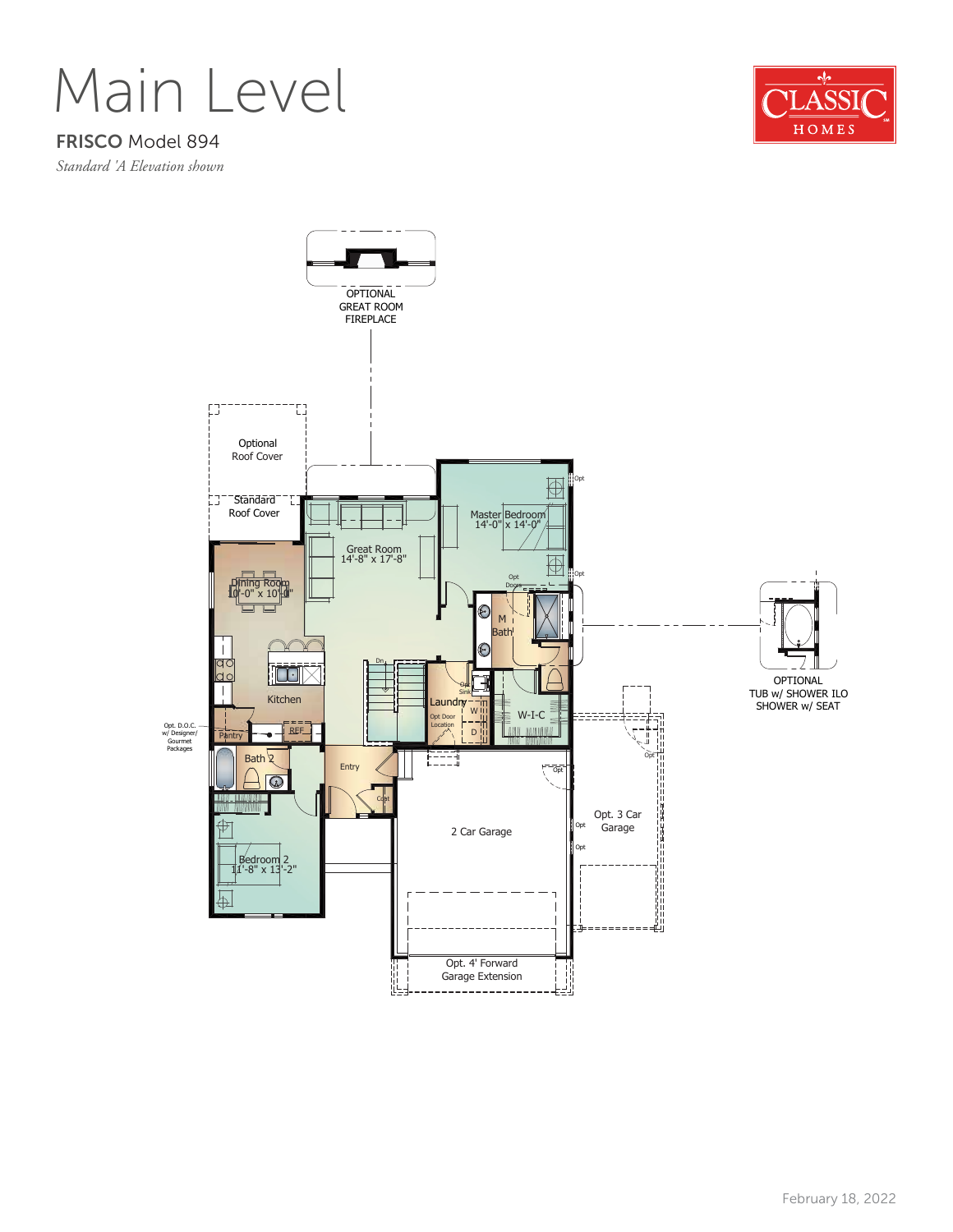## Basement Level

FRISCO Model 894 | with Optional Finish

*Standard 'A' Elevation shown*